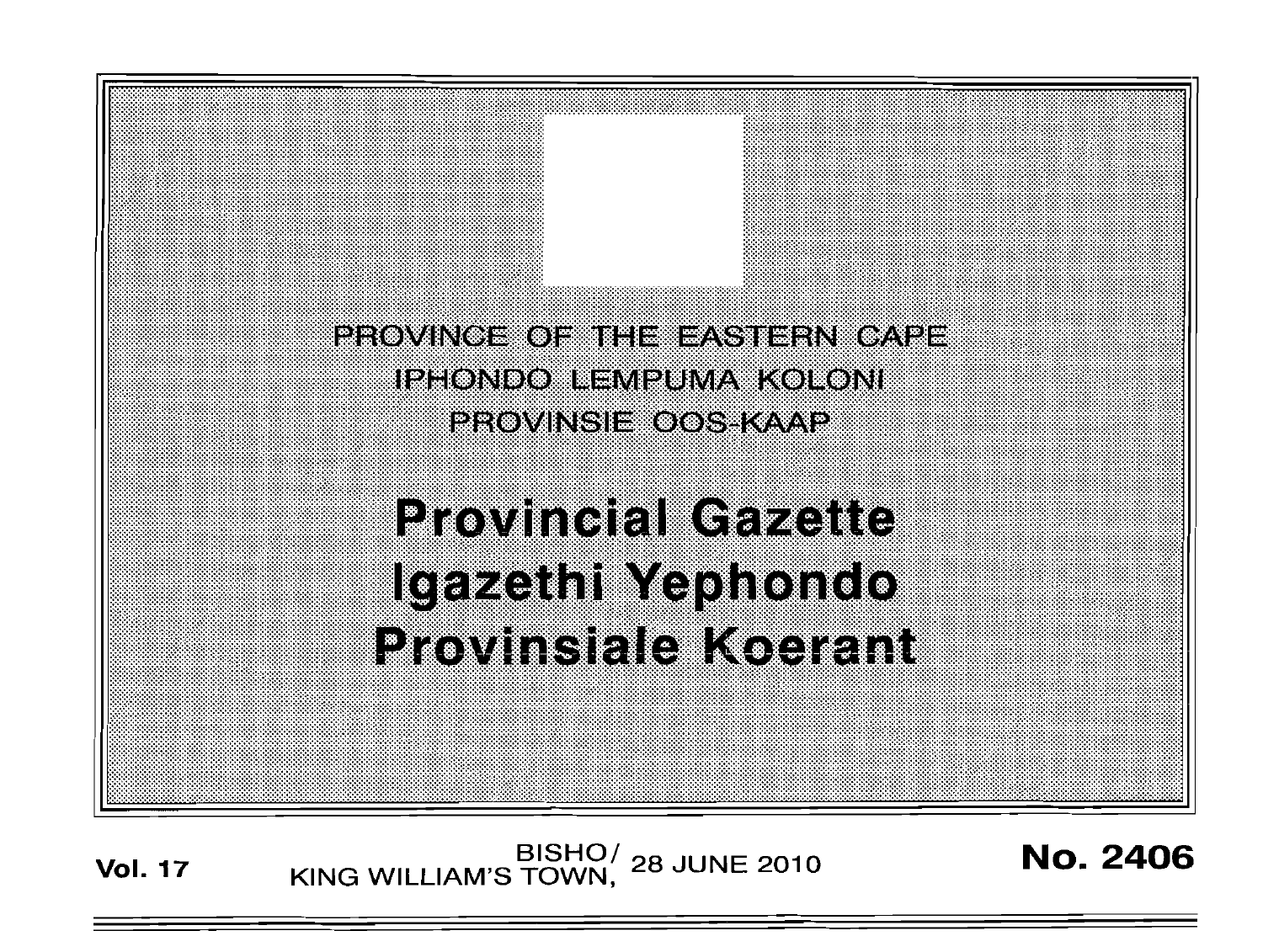### **IMPORTANT NOTICE**

**The Government Printing Works will not be held responsible for faxed documents not received due to errors on the fax machine or faxes received which are unclear or incomplete. Please be advised that an "OK" slip, received from a fax machine, will not be accepted as proof that documents were received by the GPW for printing. If documents are faxed to the GPW it will be the sender's responsibility to phone and confirm that the documents were received in good order.** 

**Furthermore the Government Printing Works will also not be held responsible for cancellations and amendments which have not been done on original documents received from clients.** 

# **CONTENTS • INHOUD**

| No. |                                                                                                                    | Page<br>No. | Gazette<br>No. |
|-----|--------------------------------------------------------------------------------------------------------------------|-------------|----------------|
|     | <b>GENERAL NOTICES</b>                                                                                             |             |                |
| 226 | Land Use Planning Ordinance (15/1986) and Removal of Restrictions Act (84/1967): Buffalo City Municipality:        | 3           | 2406           |
|     | Grondgebruiks Ordonnansie (15/1985) en Wet op Opheffing van Beperkings (84/1967): Buffalostad Munisipaliteit:      | 3           | 2406           |
| 227 | Land Use Planning Ordinance (15/1986) and Removal of Restrictions Act (84/1967): Buffalo City Municipality:        | 3           | 2406           |
|     | Grondgebruiks Ordonnansie (15/1985) en Wet op Opheffing van Beperkings (84/1967): Buffalostad Munisipaliteit:      | 4           | 2406           |
| 228 | Development Facilitation Act (67/1995): Establishment of land development area: Portion 2, Farm 649, Portion 1 and | 5           | 2406           |
|     | <b>LOCAL AUTHORITY NOTICES</b>                                                                                     |             |                |
| 105 | Townships Ordinance (33/1934): King Sabata Dalindyebo Municipality: Rezoning: Erf 2061, Umtata                     | 8           | 2406           |
| 106 | Municipal Ordinance (20/1974): Nelson Mandela Bay Municipality: Closure: Public street adjoining Erven 412 and     | 8           | 2406           |
|     | Munisipale Ordonnansie (20/1974): Nelson Mandelabaai Munisipaliteit: Sluiting: Openbare straat langs Erwe 412 en   | 8           | 2406           |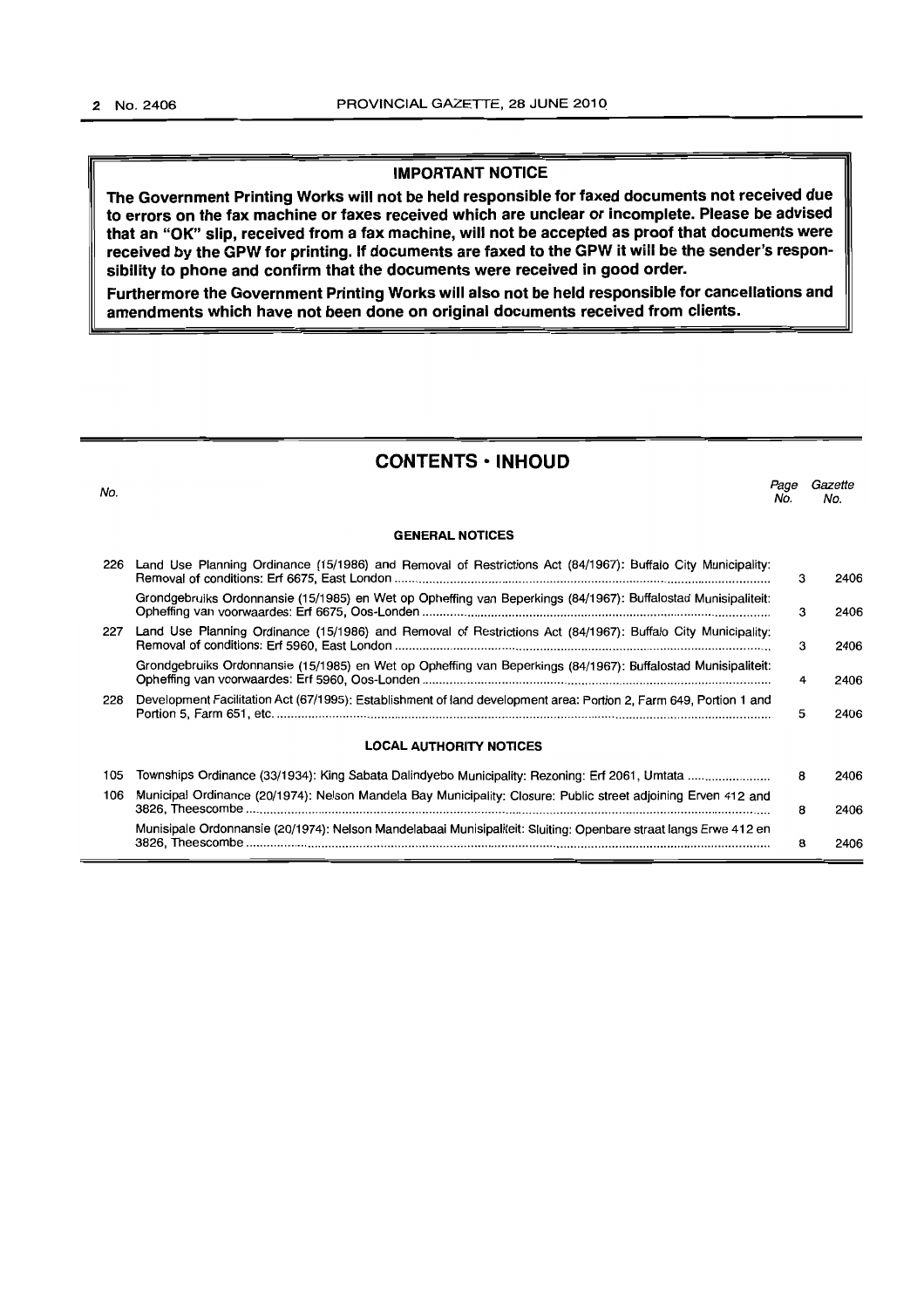# GENERAL NOTICES

### No. 226

#### BUFFALO CITY MUNICIPALITY

#### LAND USE PLANNING ORDINANCE No. 15 OF 1985, SUBDIVISION IN TERMS OF SECTION 24 (2) (a), DEPARTURE, REMOVAL OF RESTRICTiONS ACT 84 OF 1967

It is hereby notified in terms of the above-mentioned AcVOrdinance that the undermentioned application(s) has been received and is open to inspection at Room 4145, 4th Floor, Department of Housing and Local Government and Traditional Affairs, Eastern Cape, Regional Office, Tyamzashe Building, Civic Square, Bisho, and at the Town Planning Enquiry Counter, First Floor, City Engineering Centre, 26 Oxford Street, East London, on weekdays from 08:00 to 13:00.

Any objections, with full reasons therefore, must be lodged in writing with the Municipal Manager, P.O. Box 134, East London, not later than 19 July 2010, quoting the above Act and the objector's ert number.

Number of application:

1. Removal of title conditions C (a), C (b), C (c), C (d), D (a), D (b), D (c) & D (d), applicable to Erf 6675, East London (7 Clarendon Road, Selborne), in order to remove restrictive condition preventing the subdivision of the property.

2. Subdivision of the site into Portion A and a Remainder.

3. Departure from the building line requirements.

Applicants: MEH Surveys & Maps.

#### Dr L. ZITHA, Acting Municipal Manager (6300)

# n **• f**  BUFFALOSTAD MUNISIPALITEIT

GRONDGEBRUIKS ORDONNANSIE No. 15 VAN 1985, ONDERVERDELING KRAGTENS ARTIKEL 24 (2) (al, AFWYKING, WET OP OPHEFFING VAN BEPERKINGS 1967 (WET 84 VAN 1967)

Kragtens bostaande Ordonnansie/Wet word hiermee kennis gegee dat onderstaande aansoek/e ontvang is en ter insae Ie by Kamer 4145, 4de Verdieping Departement Behuising, Plaaslike Regering en Tradisionele Sake, Oos-Kaap, Streekkantoor, Tyamzashe-gebou, Burgerplein, Bisho, en by die navraetoonbank van die Stadsbeplanningstak, Eerste Verdieping, Stadsingenieursentrum, Oxfordstraat 26, Oos-Londen, op weeksdae van 08:00 tot 13:00.

Enige besware, met volledige redes daarvoor, moet voor of op 19 Julie 2010, skriftelik by die Munisipale Bestuurder, Posbus 134, Oos-Londen, ingedien word met vermelding van bogenoemde Wet en die beswaarmaker se erfnommer.

Aard van aansoek:

1. Opheffing van titelvoorwaardes C (a), C (b), C (c), C (d), D (a), D (b), D (c) & D (d) van toepassing op Ert 6675, Oos-Londen (Clarendonweg 7, Selborne), om beperkende voorwaardes wat die onderverdeling van die ert verhoed, op te het.

2. Onderverdeling van die ert in Gedeelte A en 'n Restant.

3. Afwyking vanaf die boulynbeperkings.

Aansoekers: MEH Surveys & Maps.

Dr L. ZITHA, Waarnemende Munisipale Bestuurder (6300)

## No. 227

#### BUFFALO CITY MUNICIPALITY

LAND USE PLANNING ORDINANCE No. 15 OF 1985, REMOVAL OF RESTRICTIONS ACT 1967 (ACT 84 OF 1967)

It is hereby notified in terms of the above-mentioned Act/Ordinance that the undermentioned application(s) has been received and is open to inspection at Room 414/5, 4th Floor, Department ot Housing and Local Government and Traditional Affairs, Eastern Cape, Regional Office, Tyamzashe Building, Civic Square, Bisho, and at the Town Planning Enquiry Counter, First Floor, City Engineering Centre, 26 Oxford Street, East London, on weekdays from 08:00 to 13:00.

Any objections, with full reasons therefore, must be lodged in writing with the Municipal Manager, PO. Box 134, East London, not later than 19 July 2010, quoting the above Act and the objector's ert number.

Number of application:

1. Removal of title conditions B (2) applicable to Ert 5960, East London (Highway Community Church).

Applicants: Smith Tabata.

Dr L. ZITHA, Acting Municipal Manager (6303)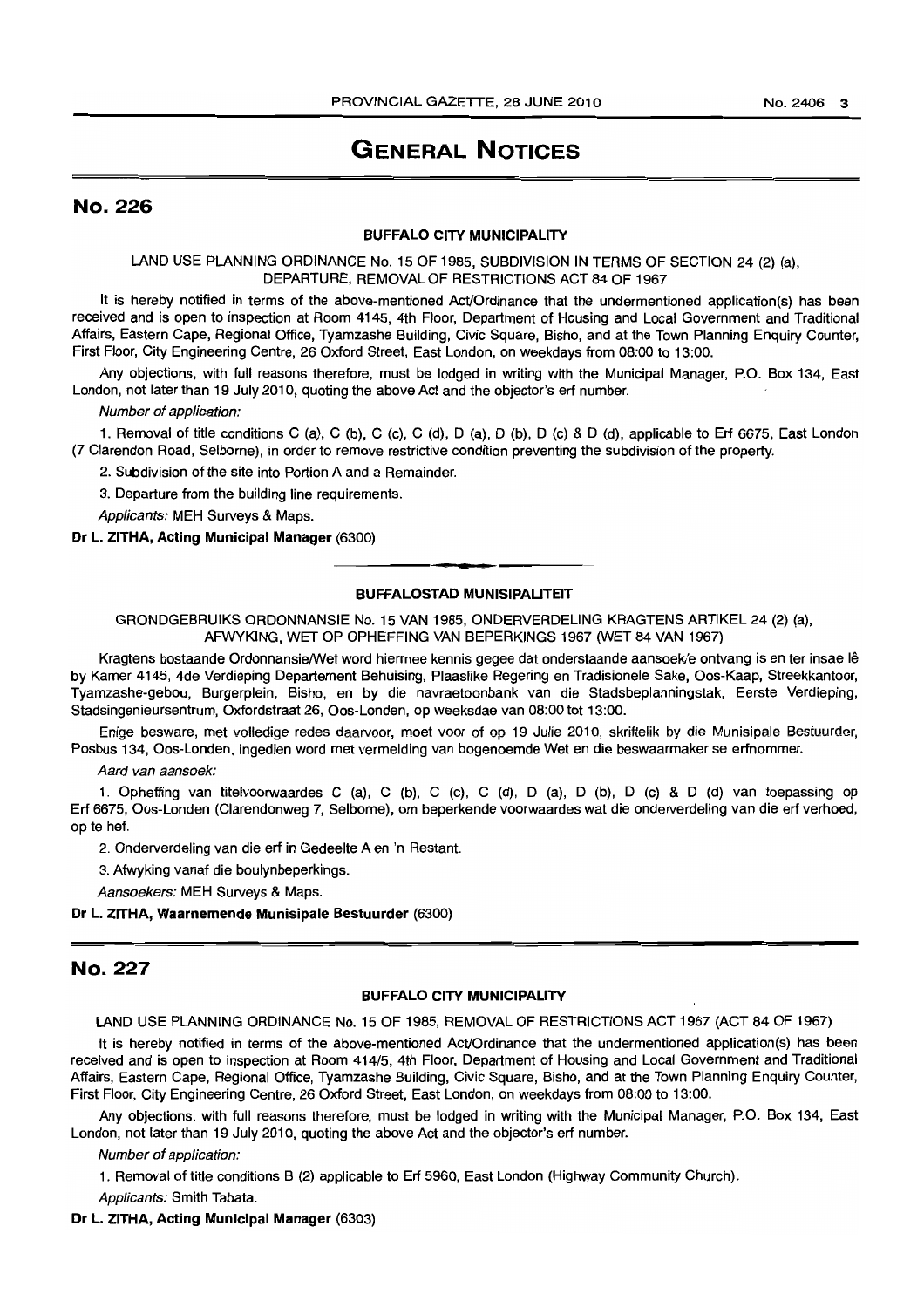#### **BUFFALOSTAD MUNISIPALITEIT**

GRONDGEBRUIKS ORDONNANSIE No. 15 VAN 1985, WET OP OPHEFFING VAN BEPERKINGS 1967 (WET 84 VAN 1967)

Kragtens bostaande Ordonnansie/Wet word hiermee kennis gegee dat onderstaande aansoek/e ontvang is en ter insae lê by Kamer 414/5, 4de Verdieping, Departement Behuising, Plaaslike Regering en Tradisionele Sake, Oos-Kaap, Streekkantoor, Tyamzashe-gebou, Burgerplein, Bisho, en by die navraetoonbank van die Stadsbeplanningstak, Eerste Verdieping, Stadsingenieursentrum, Oxfordstraat 26, Oos-Londen. op weeksdae van 08:00 tot 13:00.

Enige besware. met volledige redes daarvoor, moet voor of op 19 Julie 2010, skriftelik by die Munisipale Bestuurder, Posbus 134, Oos-Londen. ingedien word met vermelding van bogenoemde Wet en die beswaarmaker se erfnommer.

Aard van aansoek:

Opheffing van titelvoorwaardes B (2) van toepassing op Erf 5960, Oos-London (Highway Gemeenskap Kerk). Aansoekers: Smith Tabata.

#### **Dr L. ZITHA, Waarnemende Munisipale Bestuurder** (6303)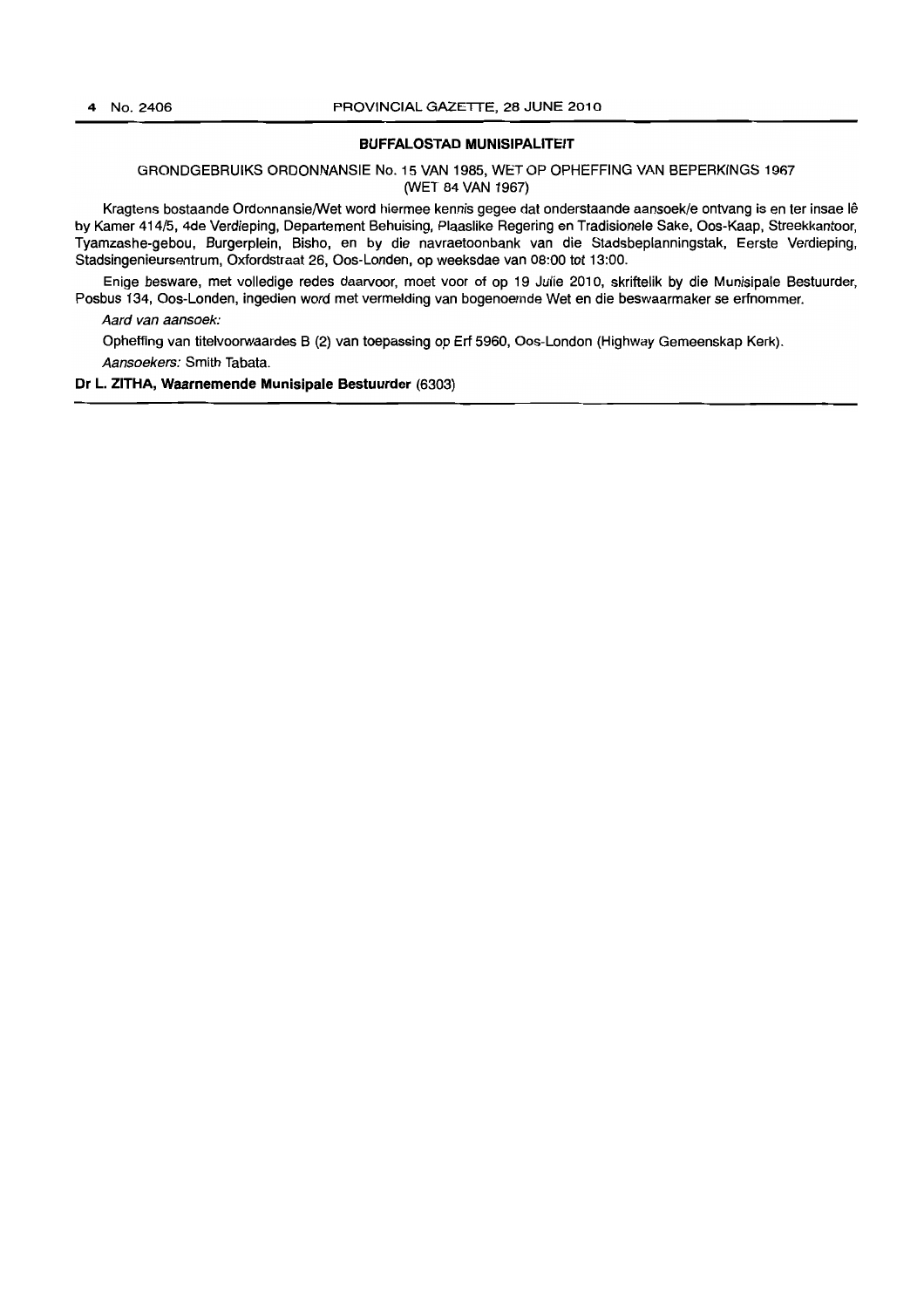## No. 228

## NOTICE IN TERMS OF REGULATION 21(10) OF THE REGULATIONS UNDER THE DEVELOPMENT FACILITATION ACT, 67 OF 1995 CASE NUMBER DT(EC) 010/2010

Notice is hereby given that SETPLAN acting on behalf of JOAN LESLEY HEMPEL, DIANE LYNETTE EVERARD, MALCOLM WILLIAM POTTINGER & POPPY ICE TRADING 29 (PTY) LTD EITHER AS OWNER OF OR DULY AUTHORISED BY THE OWNERS CONCERNED has lodged an application in terms of the Development Facilitation Act for the establishment of a land development area on PORTION 2 AND REMAINDER OF FARM 649, PORTION 1 AND REMAINING EXTENT OF PORTION 5 OF FARM 651, PORTION 3 (a portion of Portion 1) OF FARM 816, PORTIONS 1 AND 2 OF FARM 822 EAST LONDON, Province of the Eastern Cape.

The application consists of the following:

- The consolidation of the properties.
- The rezoning of the consolidated site from Agricultural Zone to Open Space Zone III with special consent for dwelling units and certain associated structures and activities and Resort Zone with special consent for an Hotel.
- The approval of the subdivision plan, Plan No 1099b/ B1
- The suspension in terms of Section 33(2) of the DFA, of certain sections of the Land Use Planning Ordinance, 15 of 1985 as far as the approval process only is concerned, as the Buffalo City Zoning Scheme Regulations contained in P.N. No 152 of 23 May 2008 must still apply to the land development area
- The suspension in terms of Section 33(2) of the DFA, of the Subdivision of Agricultural Land Act, 70 of 1970 as far as the subdivision of agricultural land is concerned.

The relevant plan(s), document(s) and information are available for inspection at the Department of Local Government & Traditional Affairs, Room 4186, Fourth Floor, Tyamzashe Building, BHISHO for a period of 21 days from 28 June 2010.

The application will be considered at a TRIBUNAL HEARING to be held at the Blue Lagoon Hotel, Beacon Bay, East London on 30 September 2010 at 10hOO and the PRE-HEARING conference will be held at the Blue Lagoon Hotel, Beacon Bay, East London on 2 September 2010 at 10hOO.

Any person having an interest in the application should please note that:

- 1. You may, within a period of 21 days from the date of the publication of this notice, provide the Designated Officer with your written objections or representations; or
- 2. If your comments constitute an objection to any aspect of the land development application, you must appear in person or through a representative before the Tribunal on the date mentioned above.

Any written objection or representation must be delivered to the Designated Officer at the Department of Local Government and Traditional Affairs, Room 4186, Fourth Floor, Tyamzashe Building, BHISHO.

You may contact Mr M.M. Mona on telephone no. 040 609 5465 or Fax No. 040 609 5198 if you have any queries concerning the application. LAND DEVELOPMENT APPLICANT: SETPLAN, EAST LONDON TEL: 043 - 7433883, FAX: 043 - 7437374.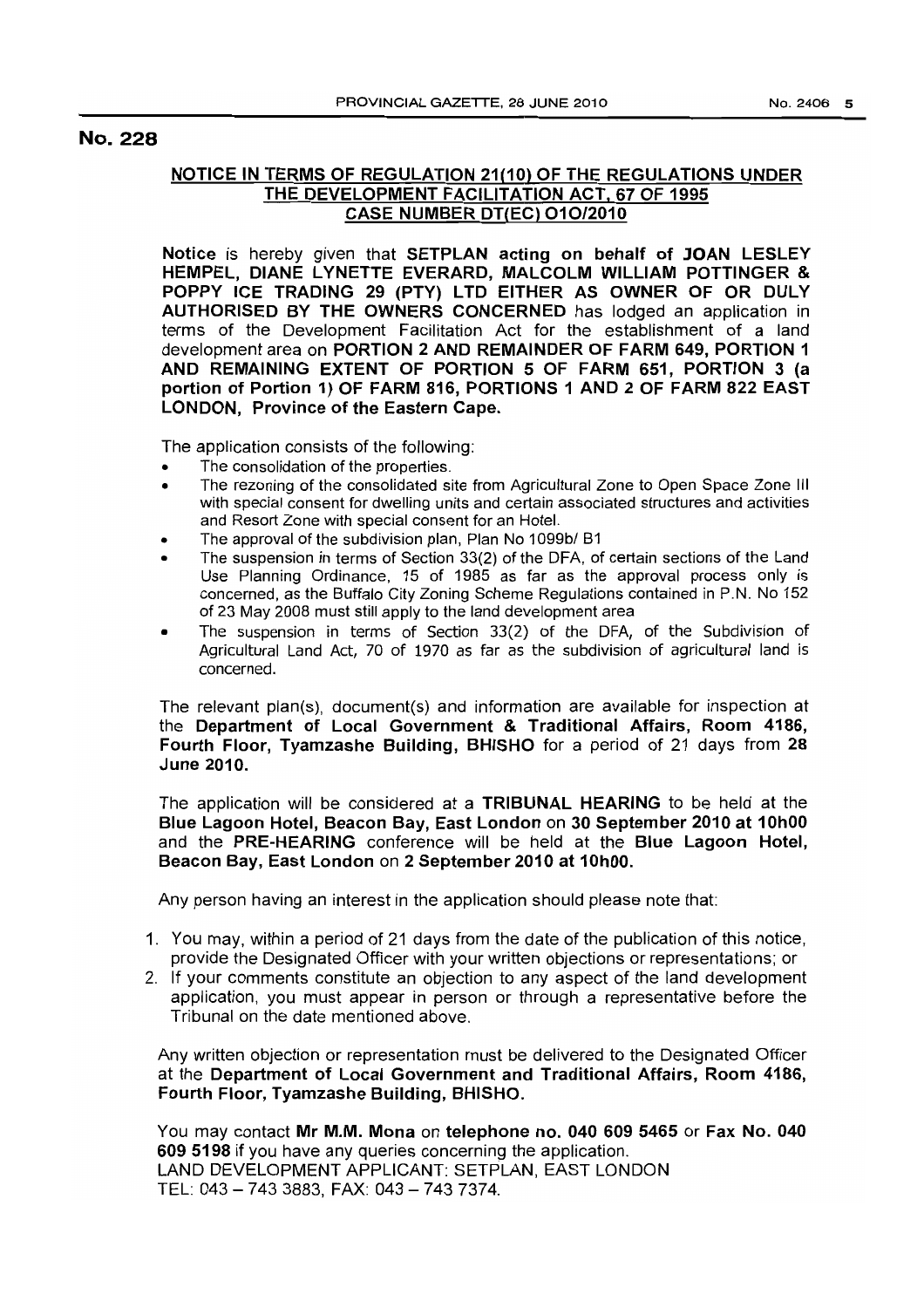# No. 228

# ISAZISO NGOKOMGAQO 21(10) PHANTSI KWEMIMISELO YOMTHETHO 1- DEVELOPMENT FACILITATION ACT, 67 KA 1995 CASE NUMBER DT (EC) 010/2010

Isaziso sikhutshwa ngalo mpapasho sisithi uSETPLAN omele 1- JOAN LESLEY HEMPEL, DIANE LYNETTE EVERARD, MALCOLM WILLIAM POTTINGER & POppy ICE TRADING 29 (PTY) LTD BENGUMNINI OKANYE BENIKWE IMVUME NGABANINI ABAFANELEKILEYO bangenise isicelo ngokomthetho iDevelopment Facilitation Act ukuze kumiswe indawo yokuphuhlisa kwi- KWICEBA 2 KUNYE NENTSALELA YEFAMA 649, ICEBA 1 KWAKUNYE NENTSALELA YECEBA 5 YEFAMA 651, ICEBA 3 (iceba eliyintsalela yeceba 1) KWIFAMA 816, AMACEBA 1 KWAKUNYE NELE 2 KWIFAMA 822, Emonti, KwiPhondo LaseMpuma Koloni.

Esi sicelo siquka oku kulandelayo:

- Ukudityaniswa kwalemihlaba ikhankanyiweyo.
- Ukutshinstwa kwendlela etyunjiweyo yokusetyenziswa komhlaba isuswa kumhlaba wolimo isisiwa kwindawo evulekileyo yesigaba III yaye inemvume etsolileyo yokwakha imizi yokuhlala nezakhiwo kwakunye nezinye izakhiwo ezinxulumene noko, ezibandakanya indawo yotyelelo ebandakanya iHotele.
- Ukuvunyelwa kwesicwangwiso 1099b/B1 sokucanda
- Ukunquyanyiswa kwesahluko 33 se Development Facilitation Act, somgaqo-nqubo wokunikeza imvume ngokwe Land Use Planning Ordinance, 15 ka 1985, ngokuba I-Land Use Management Controls, ngokwale ordinance kufuneka zisebenzile kule ngingqi yophuhiso-mhlaba.
- Ukunqunyanyiswa kwe Subdivision of Agricultural Land Act, 70 ka 1970 ngokwesahluko 33, apho kuzakucandwa kwaye kutshintshwe nendlela yokusetyenziswa komhlaba wokulima.

Izicwangwiso, uxwebhu kunye neencukhaca zingafumaneka kwiSebe loRhulumente weMicimbi yezeKhaya nezeMveli, e-ofisini 4186, umgangatho wesine, Tyamazashe isakhiwo, eBHISHO ithuba elingange ntsuku ezi 21 ukusukela nge 28 June 2010.

Esi sicelo siza kuhlolwa ligqugula lovavanyo elizakubanjelwa eBlue Lagoon Hotel, Beacon Bay, East London nge 30 September 2010 ngo 10hOO kwaye inkomfa YODLIWANO NDLEBE phambi kudibane igqugula izakuba seBlue Lagoon Hotel, Beacon Bay, Emonti nge 2 September 2010 ngo 10hOO.

Nawuphi umntu onomdla kwesisicelo makazi oku:

- 1. Ungathumela izikhalazo okanye izimvo zakho ezibhaliweyo, malunga nesisicelo, kwi gosa elichongiweyo, zingekadluli iintsuku ezi 21 ukusukela kusuku lokupapashwa kwesisibhengezo.
- 2. ukubangabana izimvo zakho zizisikhalazo malunga noluphuhliso Iwesisicelo, kufuneka ume phambi kwe Igqiza ngobuqu bakho okanye uthumele ummeli.

Nasiphi na isikhalazo okanye izimvo kufuneka zisiwe ngesandla kwi gosa elichongiweyo kwiSebe likaRhulumente waseKhaya ne, kwiofisi 4186, umgangatho wesine, Tyamzashe isakhiwo, eBHISHO.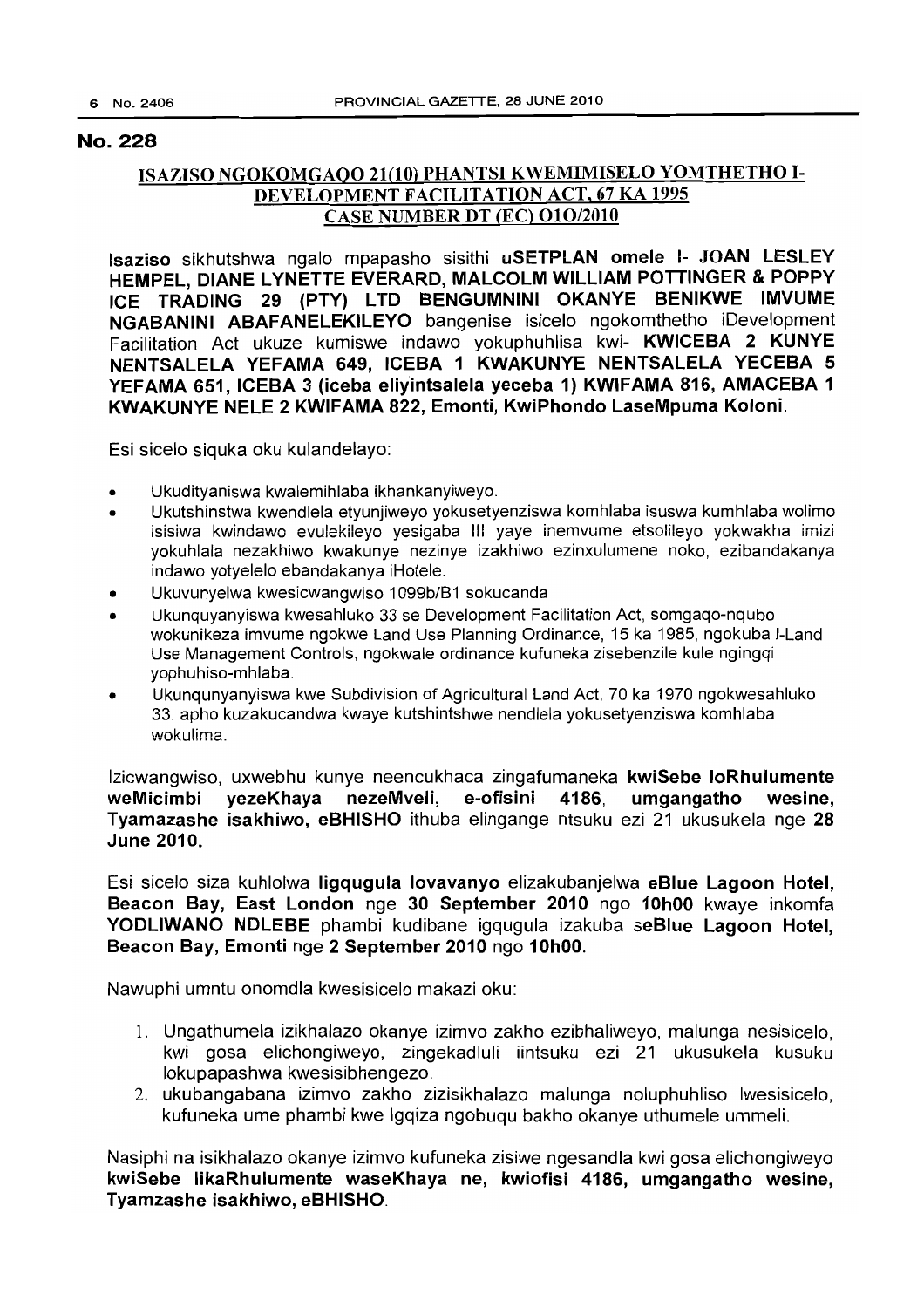Ungaqhagamshelana **uMnumzana** M. M. **Mona ngenombolo yomnxeba 040 609 5465** okanye **ifaksi 040 609 5198** ubangabana unemibuzo malunga nesi sicelo. LAND DEVELOPMENT APPLICANT: SETPLAN, EAST LONDON TEL: 043 - 743 3883, FAX: 043 - 743 7374.